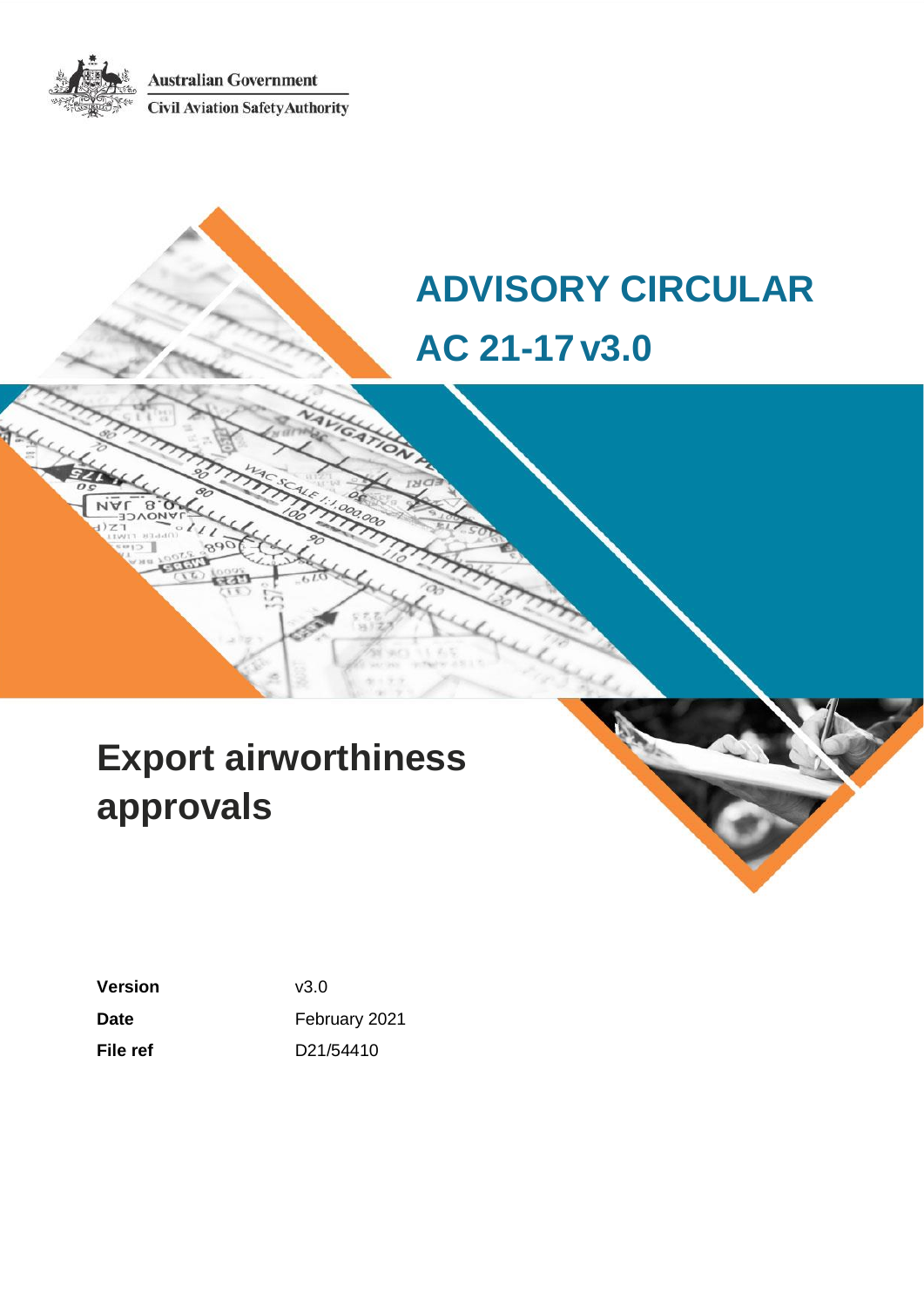Advisory Circulars are intended to provide advice and guidance to illustrate a means, but not necessarily the only means, of complying with the Regulations, or to explain certain regulatory requirements by providing informative, interpretative and explanatory material.

**Advisory Circulars should always be read in conjunction with the relevant regulations.**

# Audience

This advisory circular (AC) applies to applicants of an export airworthiness approval, in particular:

- exporters of aeronautical products
- production authorisation holders.

# Purpose

This advisory circular provides guidance on applying for an export airworthiness approval for Class I, Class II or Class III products.

# For further information

For further information, contact CASA's Airworthiness and Engineering Branch [\(airworthiness@casa.gov.au](mailto:airworthiness@casa.gov.au) or telephone 131 757).

# **Status**

This version of the AC is approved by the Branch Manager, Airworthiness and Engineering.

**Note:** Changes made in the current version are not annotated. The document should be read in full.

| <b>Version</b> | <b>Date</b>      | <b>Details</b>                                                                   |
|----------------|------------------|----------------------------------------------------------------------------------|
| v3.0           | February<br>2021 | Revised to include information on remote inspections and other minor<br>updates. |
| v2.0           | August 2017      | Entire AC has been reviewed and updated. The document should be read in<br>full. |
| (0)            | April 1999       | First initial AC.                                                                |

Unless specified otherwise, all subregulations, regulations, Divisions, Subparts and Parts referenced in this AC are references to the *Civil Aviation Safety Regulations 1998 (CASR)*.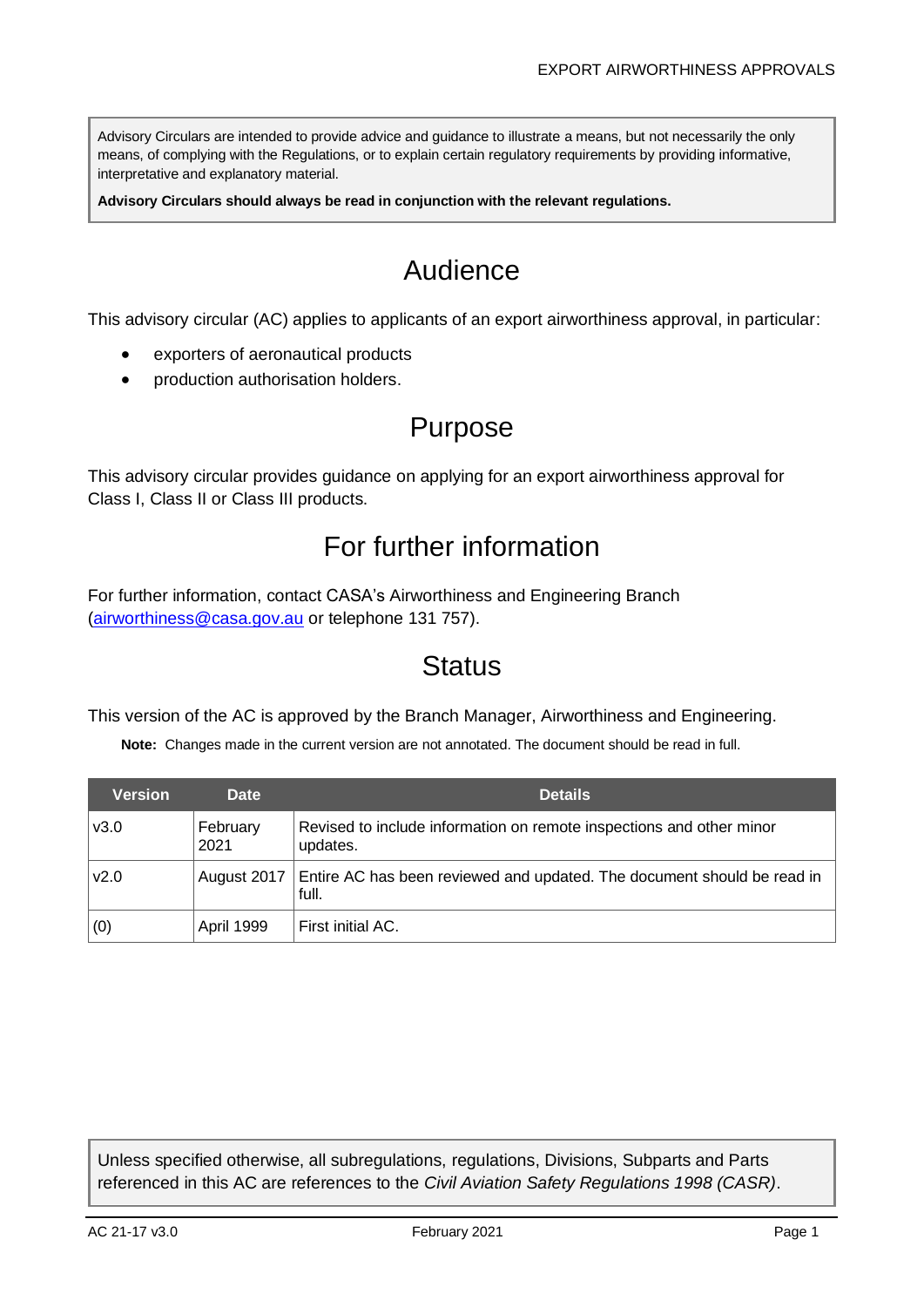# **Contents**

| 1            | <b>Reference material</b> |                                                                                                                         | 3              |
|--------------|---------------------------|-------------------------------------------------------------------------------------------------------------------------|----------------|
|              | 1.1                       | Acronyms                                                                                                                | 3              |
|              | 1.2                       | <b>Definitions</b>                                                                                                      | 3              |
|              | 1.3                       | References                                                                                                              | $\overline{4}$ |
|              | 1.4                       | Forms                                                                                                                   | 4              |
| $\mathbf{2}$ |                           | <b>Export airworthiness approvals</b>                                                                                   | 5              |
|              | 2.1                       | Purpose of an approval                                                                                                  | 5              |
|              | 2.2                       | Aircraft (Class I product)                                                                                              | 5              |
|              | 2.3                       | Class I engines and propellers, Class II and Class III products                                                         | 5              |
|              | 2.4                       | Class III standard parts                                                                                                | 6              |
|              | 2.5                       | Authorised Release Certificate for aircraft engines, propellers, and articles<br>issued by a production approval holder | 6              |
| 3            |                           | <b>Application process</b>                                                                                              | 7              |
|              | 3.1                       | Pre-requisite considerations                                                                                            | $\overline{7}$ |
|              | 3.2                       | Application for export airworthiness approval                                                                           | $\overline{7}$ |
|              | 3.3                       | Assessment of the application                                                                                           | 8              |
|              |                           |                                                                                                                         |                |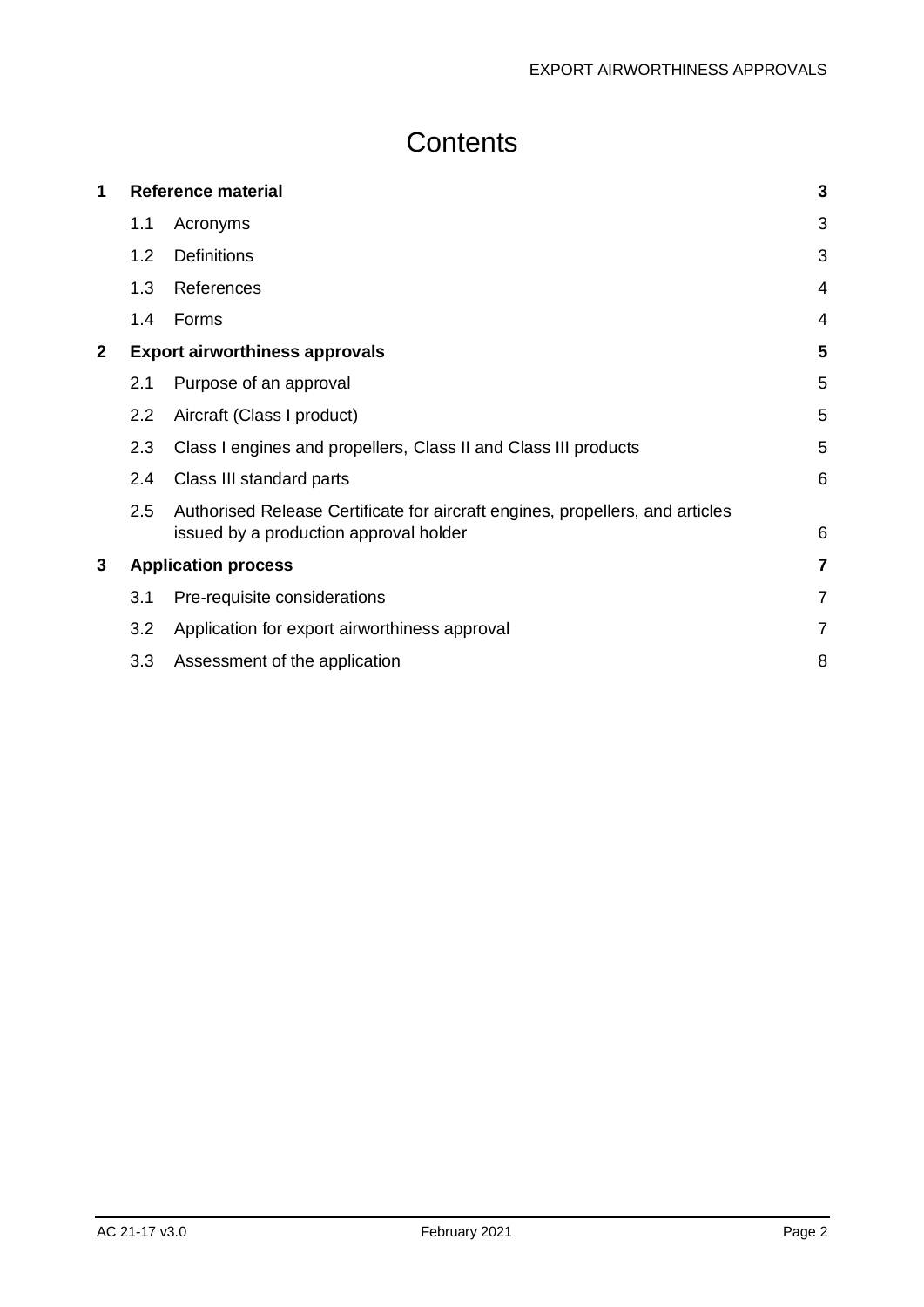# <span id="page-3-0"></span>**1 Reference material**

## <span id="page-3-1"></span>**1.1 Acronyms**

The acronyms and abbreviations used in this AC are listed in the table below.

| Acronym     | <b>Description</b>                     |
|-------------|----------------------------------------|
| AC          | advisory circular                      |
| AEB         | Airworthiness and Engineering Branch   |
| <b>CAAP</b> | Civil Aviation Advisory Publication    |
| <b>CAR</b>  | <b>Civil Aviation Regulations 1988</b> |
| <b>CASA</b> | Civil Aviation Safety Authority        |
| <b>CASR</b> | Civil Aviation Safety Regulations 1998 |
| CofA        | Certificate of Airworthiness           |
| <b>NAA</b>  | national aviation authority            |
| <b>TCDS</b> | type certificate data sheet            |
| <b>STC</b>  | supplemental type certificate          |

## <span id="page-3-2"></span>**1.2 Definitions**

Terms that have specific meaning within this AC are defined in the table below.

| Term                 | <b>Definition</b>                                                                                                                                                                                                                                                                                                                                                                                         |
|----------------------|-----------------------------------------------------------------------------------------------------------------------------------------------------------------------------------------------------------------------------------------------------------------------------------------------------------------------------------------------------------------------------------------------------------|
| aeronautical product | Aeronautical product means any part or material that is, or is intended by its<br>manufacturer to be, a part of or used in an aircraft, unless excluded by<br>regulations made under the Civil Aviation Act 1988.                                                                                                                                                                                         |
| approved design data | In the context of a Class 1 product it is defined in regulation 21.031 (type<br>design) and in the context of a Class II or Class III product it is defined in<br>regulation 21.132 (product design).                                                                                                                                                                                                     |
| Class I product      | A Class I product is a complete aircraft, aircraft engine, or propeller, that<br>either:<br>• has been type certificated and for which civil specifications or type<br>certificate data sheets have been issued<br>or<br>• is identical to a type certificated product specified above in all respects<br>except as is otherwise acceptable to the national aviation authority of the<br>importing state. |
| Class II product     | A Class II product is a major component of a Class I product (e.g. wings,<br>fuselages, empennage assemblies, landing gears, power transmissions and<br>control surfaces), the failure of which would jeopardise the safety of a Class I<br>product; or any part, material, or appliance, approved and manufactured<br>under an Australian Technical Standard Order (ATSO) in the 'C' series.             |
| Class III product    | A Class III product is any part or component which is not a Class I or Class II<br>product and includes standard parts.                                                                                                                                                                                                                                                                                   |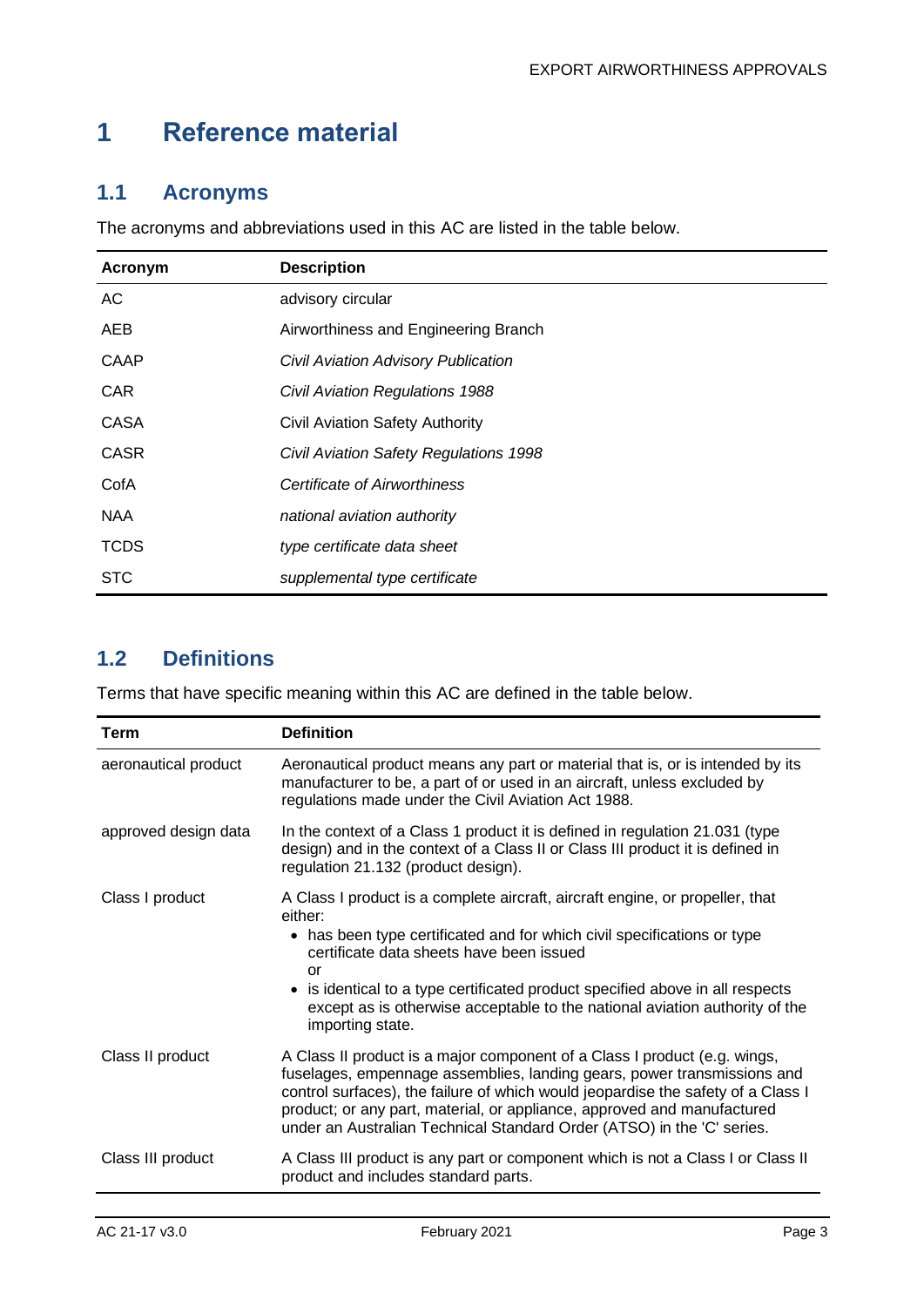| Term           | <b>Definition</b>                                                                                                                                                                                                                                                                                                                                                                                                                                                                   |
|----------------|-------------------------------------------------------------------------------------------------------------------------------------------------------------------------------------------------------------------------------------------------------------------------------------------------------------------------------------------------------------------------------------------------------------------------------------------------------------------------------------|
| standard parts | A standard part is a part that complies with a specification that:<br>is established, published and maintained by:<br>1.<br>an organisation that sets consensus standards for products; or<br>а.<br>a government agency; and<br>b.<br>includes:<br>2 <sup>1</sup><br>design, manufacturing, test and acceptance criteria; and<br>a.<br>requirements for the uniform identification of the part.<br>b.<br>For example, a standard part includes those designated with a code such as |
|                | AN, NAS or SAE.                                                                                                                                                                                                                                                                                                                                                                                                                                                                     |

## <span id="page-4-0"></span>**1.3 References**

#### **Regulations**

Regulations are available on the Federal Register of Legislation website [http://www.legislation.gov.au](http://www.legislation.gov.au/)

| <b>Document</b> | Title                          |
|-----------------|--------------------------------|
| Subpart 21.L    | Export airworthiness approvals |

#### **Advisory material**

CASA's advisory circulars are available at [http://www.casa.gov.au/AC](http://www.casa.gov.au/ACs)

CASA's Civil Aviation Advisory Publications are available at [http://www.casa.gov.au/CAAP](http://www.casa.gov.au/CAAPs)

| <b>Document</b> | Title                          |
|-----------------|--------------------------------|
| AC 47-01        | Registration of aircraft       |
| CAAP 42W-2      | Authorised release certificate |

## <span id="page-4-1"></span>**1.4 Forms**

CASA's forms are available a[t http://www.casa.gov.au/forms](http://www.casa.gov.au/forms)

| Form number | Title                                                           |
|-------------|-----------------------------------------------------------------|
| 001         | Authorised release certificate                                  |
| Form 1i     | Authorised release certificate guidelines                       |
| 722         | Application for issue of an export certificate of airworthiness |
| 723         | Export certificate of airworthiness                             |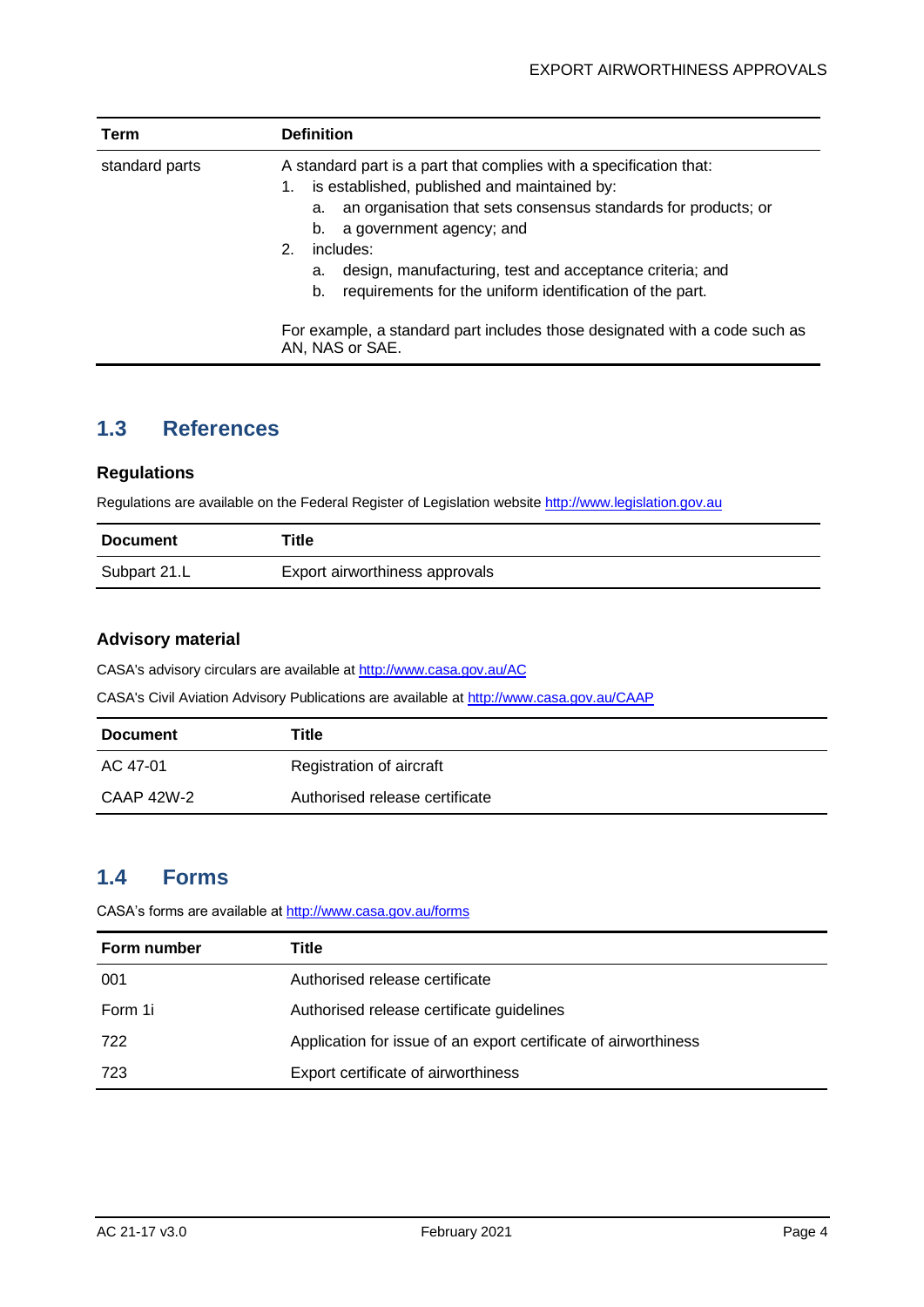# <span id="page-5-0"></span>**2 Export airworthiness approvals**

#### <span id="page-5-1"></span>**2.1 Purpose of an approval**

- 2.1.1 Export airworthiness approvals facilitate the export and import of aircraft and aeronautical products between countries. They provide an internationally standardised means of officially confirming the airworthiness status of aircraft and aeronautical products.
- 2.1.2 An export airworthiness approval confirms that on the date the product was inspected by CASA or an authorised person, it was found to:
	- − conform to the relevant approved design data and is in a condition for safe operation
	- meets any special requirements of the importing country.
- 2.1.3 It is not mandatory for an exporter to obtain an export airworthiness approval in order to export a product, and an Australian export airworthiness approval does not guarantee acceptance of an Australian product by a foreign country. However, prospective exporters of aeronautical products are strongly advised to obtain an export airworthiness approval, as such an approval facilitates acceptance of the product by the national aviation authority (NAA) of the importing country. Once a product has been exported, it may be very difficult, if not impossible, to obtain export airworthiness approval.
- 2.1.4 It is the responsibility of the exporter to determine the applicable airworthiness requirements of the importing country for the aeronautical product.

## <span id="page-5-2"></span>**2.2 Aircraft (Class I product)**

- 2.2.1 Regulations 21.327, 21.329 and 21.339 specify the application requirements for an aircraft export airworthiness approval. The application is made to CASA or an authorised person on Form 722.
- 2.2.2 An aircraft export airworthiness approval is issued in the form of an export certificate of airworthiness (CofA).
- 2.2.3 The export CofA certifies that the aircraft is airworthy; however, it does not confer authority to operate the aircraft. In order to fly the aircraft from Australia to its export destination, the operator must also hold a standard or special CofA, or a special flight permit.

## <span id="page-5-3"></span>**2.3 Class I engines and propellers, Class II and Class III products**

- 2.3.1 The following regulations state the application requirements that must be met to issue an export airworthiness approval for the various classes of products:
	- − Class I engine or propeller regulation 21.329
	- − Class II product regulation 21.331
	- − Class III product regulation 21.333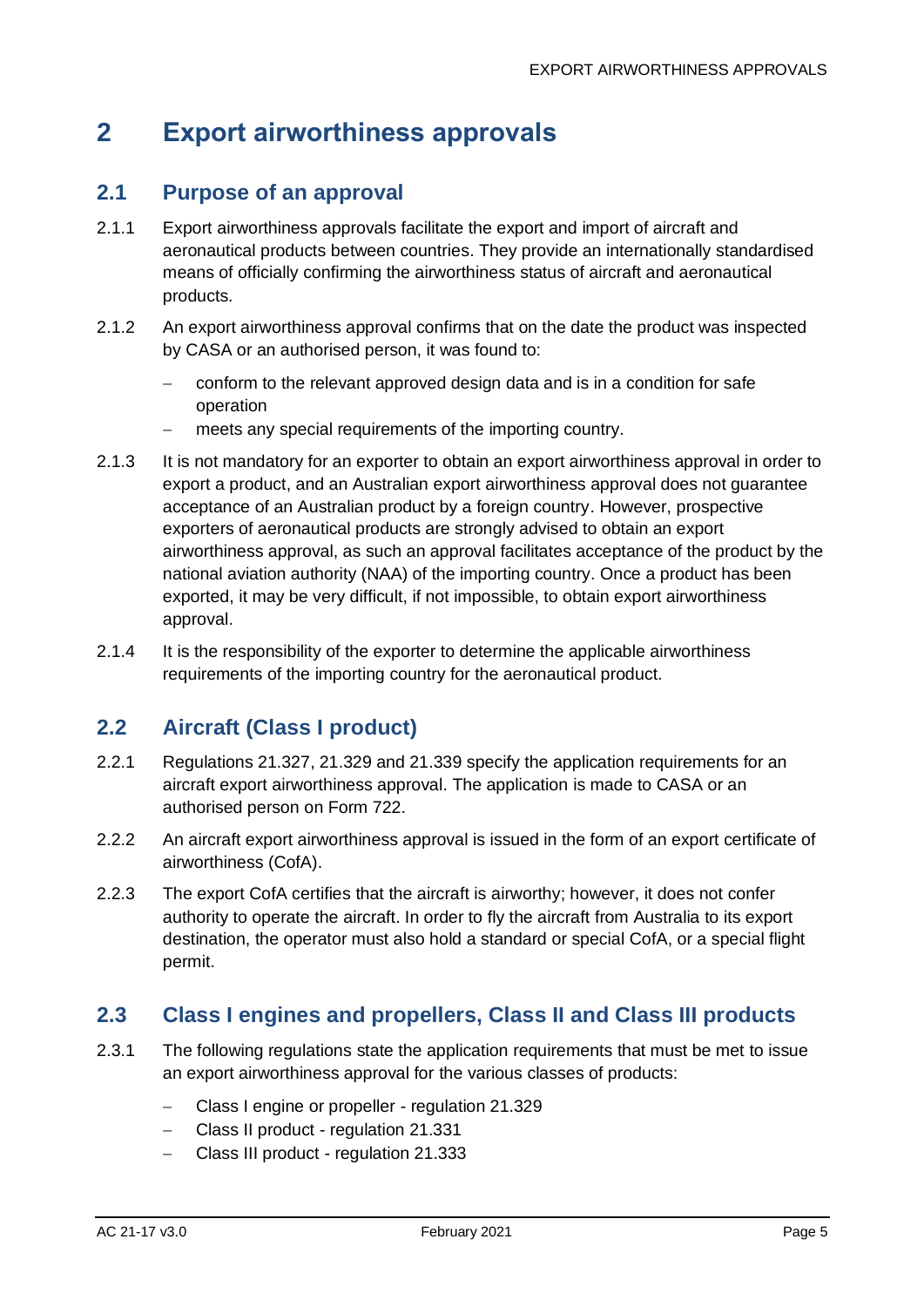2.3.2 Export airworthiness approvals for engines, propellers, and Class II and Class III products are issued in the form of an authorised release certificate. Application for an authorised release certificate can be made orally or in writing.

## <span id="page-6-0"></span>**2.4 Class III standard parts**

2.4.1 For Class III standard parts, the NAA of the importing country will specify the acceptable export airworthiness approval. In some cases a statement of conformity may be an acceptable alternative to an export airworthiness approval; in such instances an authorised release certificate (Form 001) is not required. The country of import should provide guidance on their requirements.

## <span id="page-6-1"></span>**2.5 Authorised Release Certificate for aircraft engines, propellers, and articles issued by a production approval holder**

- 2.5.1 A production approval holder (PAH) with an approved quality system that includes the procedures for issue of authorised release certificate, may authorise its personnel to issue authorised release documents using CASA Form 001 for a new engine, propeller, or Class II or Class III products manufactured by the PAH.
- 2.5.2 An authorised release certificate is a certifying statement, made by a PAH, that an aircraft engine, propeller, or article conforms to its approved design data and is in a condition for safe operation at the time of examination and issuance of the document.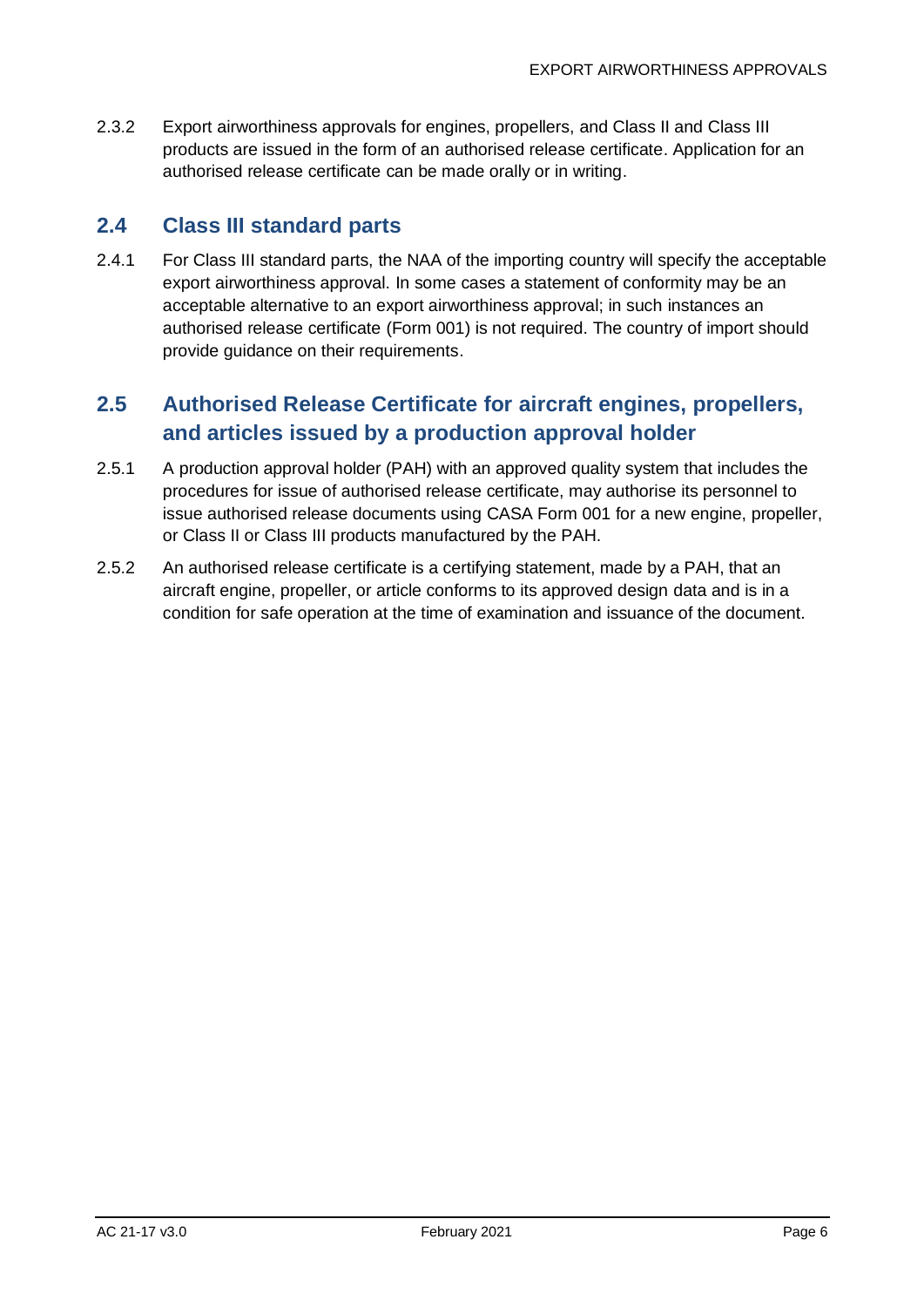# <span id="page-7-0"></span>**3 Application process**

## <span id="page-7-1"></span>**3.1 Pre-requisite considerations**

#### **3.1.1 Who may apply**

3.1.1.1 Under regulation 21.323 any person may obtain an export airworthiness approval for a Class I, Class II or Class III product.

#### **3.1.2 Aircraft and products for which an export certificate of airworthiness may be issued**

- 3.1.2.1 Subregulation 21.325(4) prescribes the aircraft and products for which an export CofA may be issued:
	- new aircraft that are assembled and that have been flight-tested, except that export airworthiness approval may be issued for any of the following without assembly or flight-test:
		- o a small aeroplane type certificated by reference to Part 23 and manufactured under a production certificate
		- o a glider or manned free balloon for which a type certificate of the kind mentioned in regulation 21.021 or 21.024 is issued under this Part and that is manufactured under a production certificate
		- o a normal category rotorcraft type certificated by reference to Part 27 and manufactured under a production certificate
	- − used aircraft possessing a valid certificate of airworthiness, or other used Class I or Class II products that have been maintained in accordance with the applicable provisions of CAR or CASR.
- 3.1.2.2 CASA is not required to issue an export CofA for an aircraft that is located outside Australia. However, CASA may elect to issue an export CofA in such circumstances when there is no undue burden on CASA.

#### **3.1.3 Special conditions of the importing country**

- 3.1.3.1 Exporters are responsible for obtaining information on any special conditions from the NAA of the importing country.
- 3.1.3.2 For applications through an authorised person, CASA's Airworthiness and Engineering Branch (AEB) may need to be contacted to liaise with the importing NAA.

## <span id="page-7-2"></span>**3.2 Application for export airworthiness approval**

- 3.2.1 The exporter is responsible for obtaining any exemptions to special conditions from the NAA of the importing country. The list of exemptions and copies of the granted exemption(s) should be attached to application form 722. All original documentation should be retained by the exporter.
- 3.2.2 In accordance with the *Civil Aviation (Fees) Regulations 1995* cost recovery procedures are applicable for an export CofA application. On lodgement of an application CASA will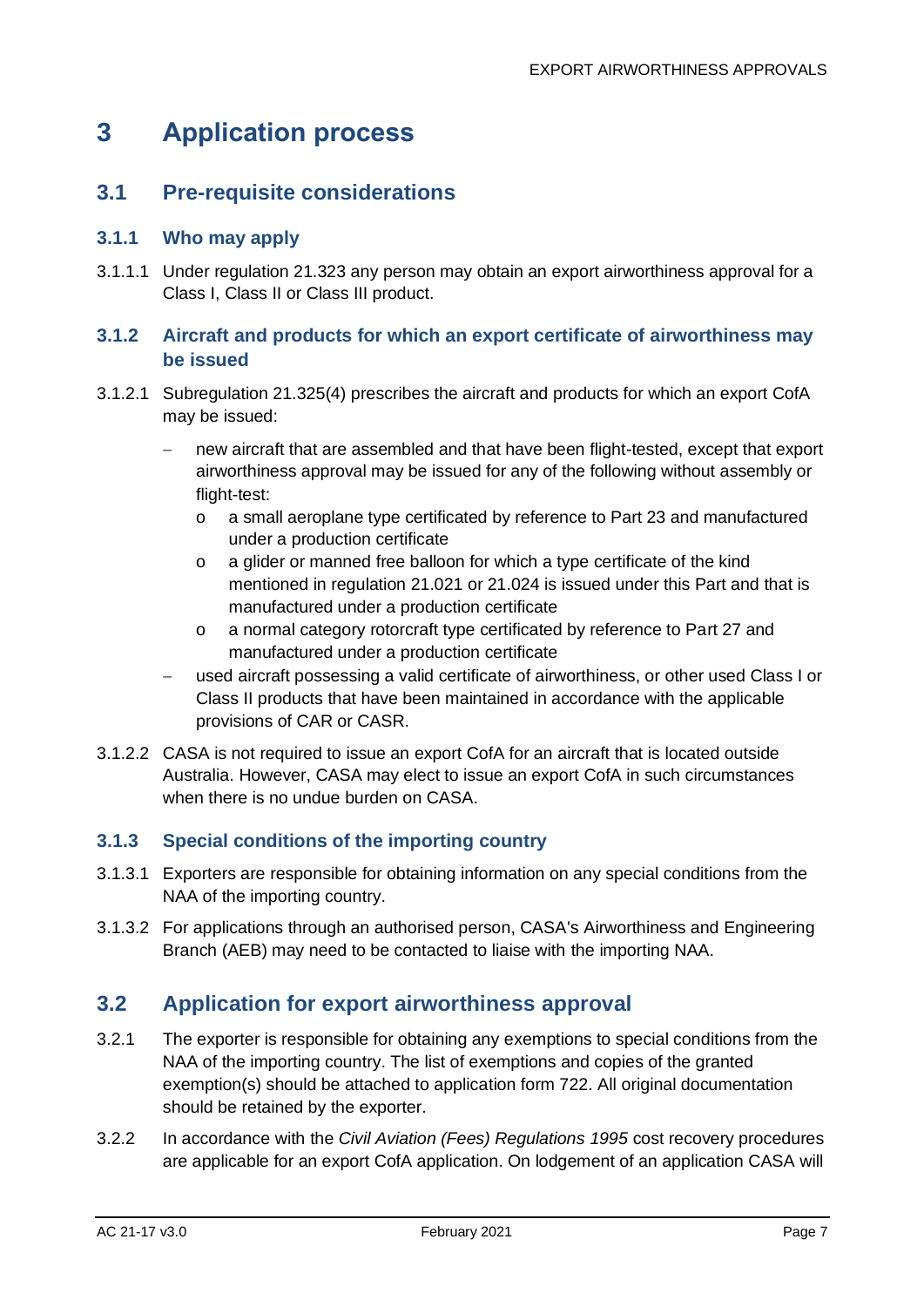provide an estimate of the costs. Applications along with the documentation should be submitted to:

CASA Client Services Centre GPO Box 2005 CANBERRA ACT 2601

(email: [regservices@casa.gov.au\)](mailto:regservices@casa.gov.au)

#### **3.2.3 Aircraft**

- 3.2.3.1 Use Form 722 to apply for an export CofA approval. Ensure that both the manufacturer and the manufacturer's designation (model) of the aircraft is included in the aircraft identification section of the form.
- 3.2.3.2 If an authorised person issues an export CofA, a copy of the application and any supporting justification is to be supplied to CASA for retention on the aircraft file, along with the Export CofA.

#### **3.2.4 Additional requirements for certain circumstances**

- 3.2.4.1 For aircraft shipped in an unassembled state, the assembly and test requirements must be supplied with the export CofA.
- 3.2.4.2 For used aircraft, CASA or the authorised person must verify the modification and maintenance status of the aircraft before issuing the export CofA.
- 3.2.4.3 If a temporary ferry fuel system or other installation has been fitted, especially for the delivery flight, then the export CofA should state whether these systems need to be removed after delivery.
- 3.2.4.4 The procedures for cancellation of an aircraft registration are contained in AC 47-01.

#### **3.2.5 Engines, propellers, Class II and Class III products**

- 3.2.5.1 The export airworthiness approval of aircraft engines, propellers, and Class II and Class III products (other than standard parts and raw materials) is made in writing or orally to CASA or an authorised person.
- 3.2.5.2 Guidance on completing Form 001 is available in the following documents:
	- − CAAP 42W-2 for aeronautical products maintained under the *Civil Aviation Regulations 1988* (CAR)
	- − Form 1i for aeronautical products manufactured or maintained under the CASR.
- 3.2.5.3 Any conditions of the importing country must be entered in the "Remarks" column on Form 001.
- 3.2.5.4 A batch of identical products or number of products may be included on the same Form 001, provided they are being shipped to the same destination.

#### <span id="page-8-0"></span>**3.3 Assessment of the application**

3.3.1 All export airworthiness approvals must be assessed and granted by either CASA or an authorised person.